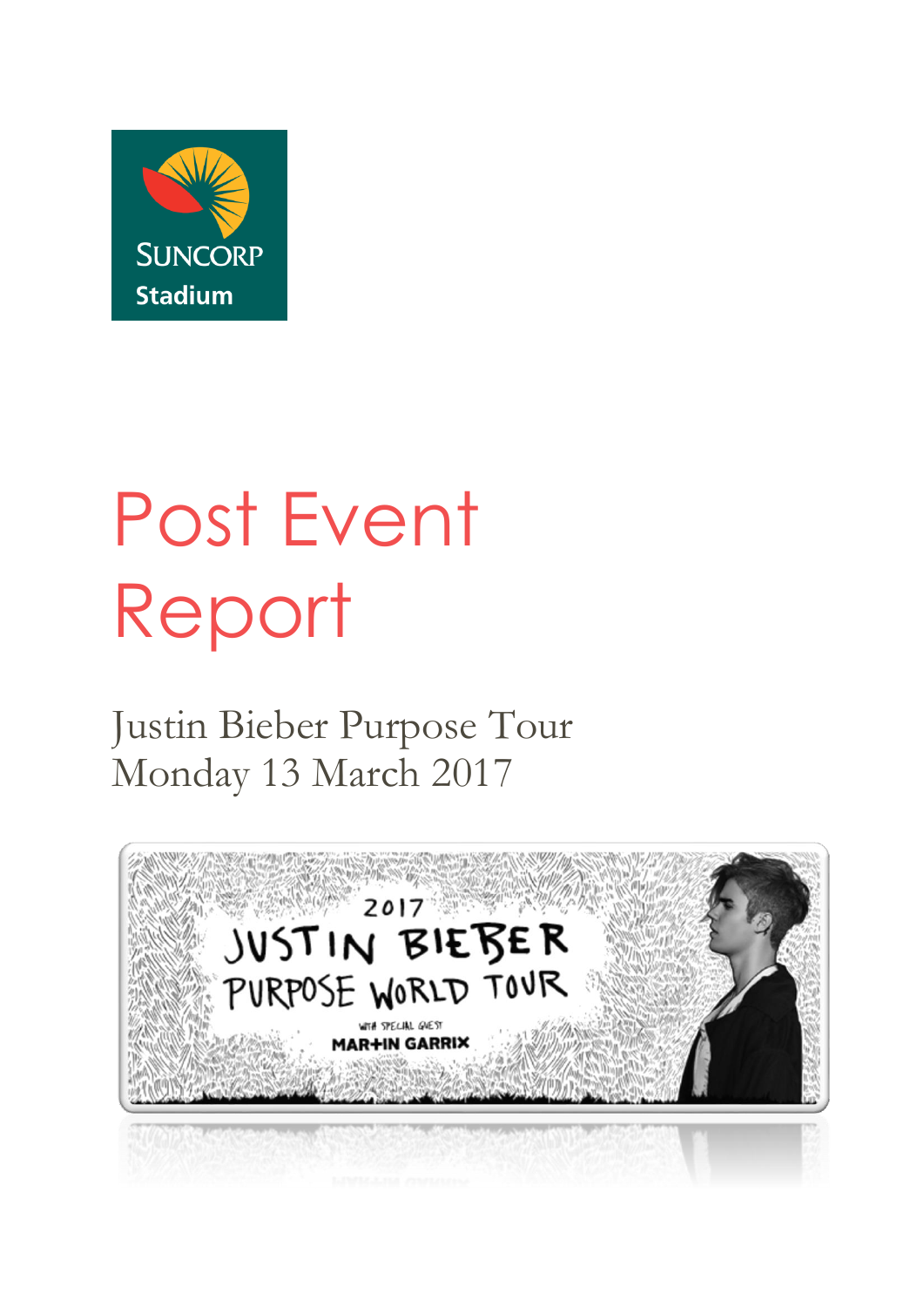# Event Overview

Suncorp Stadium hosted the Justin Bieber 'Purpose' tour concert on Monday 13 March 2017.

Detailed planning was undertaken to identify and minimise potential adverse impacts on the local community in accordance with the Major Sports Facilities Regulations 2002 for Special Events.

A specific Operational and Transport & Traffic Management Plan was developed for the Concert and provided to the Stadium Management Advisory Committee (SMAC), Transport Coordination Group (TCG) and Stadiums Queensland as required in the Regulations.

A dedicated Call Centre was established for the concert period for the general public to contact the Stadium on any issues arising either during the bump in and bump out periods or during the concert itself. A local community letterbox drop was also conducted to provide residents and local businesses within the Lang Park Traffic Area with as much information on the Event as possible.

| Attendance                 | 40,102                                                                                                                                                                                                                                                                                                                                                                                                                                                                |
|----------------------------|-----------------------------------------------------------------------------------------------------------------------------------------------------------------------------------------------------------------------------------------------------------------------------------------------------------------------------------------------------------------------------------------------------------------------------------------------------------------------|
| Complaints/<br>Compliments | Three local residents contacted the Call Centre to complain about<br>the noise during the concert. Post-concert, two complimentary<br>emails and three complaint emails were received. All complaints<br>were addressed.                                                                                                                                                                                                                                              |
| Media                      | Media coverage leading up to and after the concert was positive.                                                                                                                                                                                                                                                                                                                                                                                                      |
| Social<br>Media/Website    | Positive feedback from patrons about the event was received and<br>social posts comments.                                                                                                                                                                                                                                                                                                                                                                             |
| Crowd<br>Management        | The crowd overall was extremely compliant and well behaved.                                                                                                                                                                                                                                                                                                                                                                                                           |
| Security                   | There were 13 evictions and four arrests for intoxication.                                                                                                                                                                                                                                                                                                                                                                                                            |
| Noise Monitoring           | The Stadium's noise consultant, Cardno summarized that the<br>internal Stadium criterion was complied with throughout the<br>concert with one slight exceedance which was attributed to people<br>being close to the monitoring equipment rather than the concert<br>itself. The external criterion was exceeded at two monitoring<br>locations during the same 15 minute period. This was attributed to<br>an extended period of fireworks associated with one song. |

Key deliverables for the Concert were: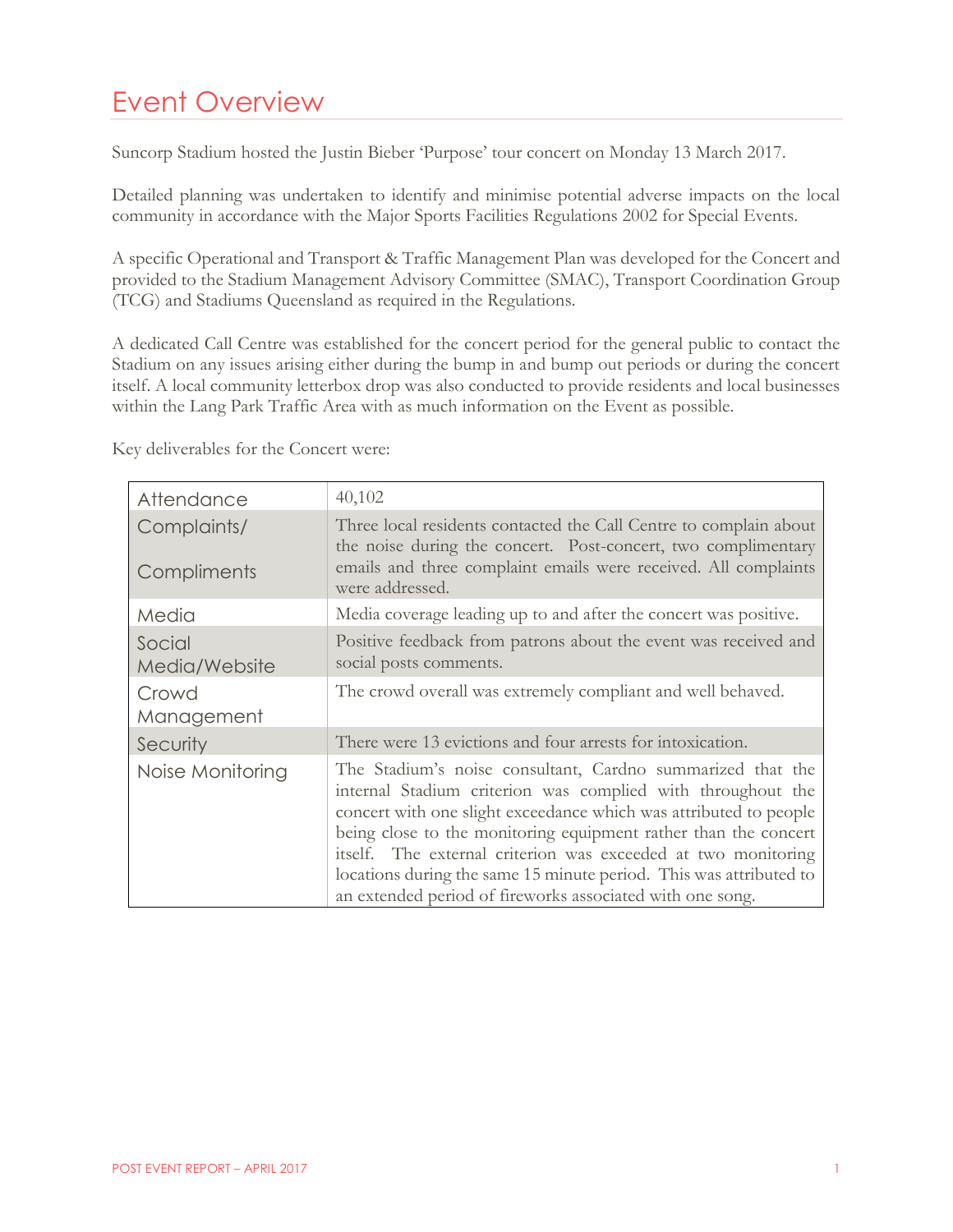# **Operations**

# **2.1 Attendance and Ticketing**

#### **2.1.1. Concert Program**

The concert concluded within the stadium's curfew of 10:30pm. The concert running times were as follows:

| VIP Entry through Gate C Open                | $5:15$ pm          |
|----------------------------------------------|--------------------|
| Public Entry Gates A, B, D & E               | 5:30 <sub>pm</sub> |
| Corporate Entry Gates C & F                  | 5:30 <sub>pm</sub> |
|                                              | $6:15$ pm          |
| First Support Act commenced - Sheppard       |                    |
| First Support Act concluded - Sheppard       | $6:45$ pm          |
| Second Support Act commenced - Martin Garrix | $7:00$ pm          |
| Second Support Act concluded - Martin Garrix | $8:00$ pm          |
| Main Act Commenced - Justin Bieber           | $8:15$ pm          |
| Main Act Concluded - Justin Bieber           | $10:00$ pm         |

## **2.1.2. Tickets Sold**

Ticketing was conducted by Ticketek as agent for the Stadium. Tickets sold were as follows:

| Field - Seating                                | 8,419  |
|------------------------------------------------|--------|
| <b>Grandstand seating</b>                      | 30,842 |
| Corporate Seating                              | 194    |
| VIP 1 Packages - GA (two pit areas)            | 495    |
| VIP 2 Packages – Reserved seating on the field | 1195   |
| <b>PIT Standing areas</b>                      | 49     |
| <b>ACTUAL SALES</b>                            | 41,194 |

Note: There were 1,092 no-shows on the night.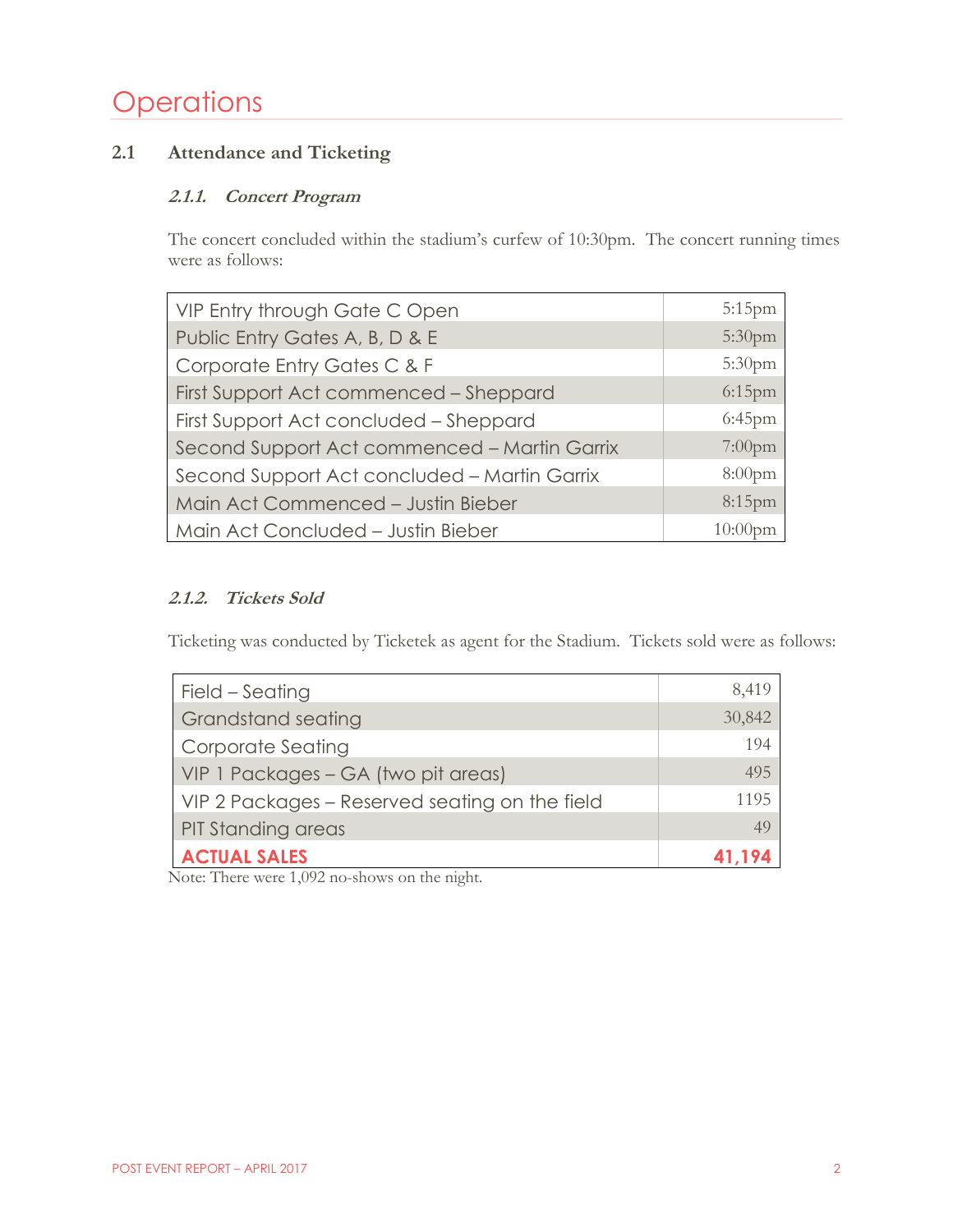#### **2.2 Local Residents Management**

#### **2.2.1. Call Centre Operations**

The Stadium established a Concert Hotline for local residents and businesses. .The Hotline was manned by trained Stadium staff during the following times:

Sunday 12 March 2017 0700 - 2200 Monday 13 March 2017 0830 - 2300

To assist with major complaints or issues, Call Centre operators had direct access to the Stadium's main control room and management team to obtain specific advice.

The general Stadium number (07 3331 5000) was also operational during normal business hours as was the Stadium Security number (07 3331 5168) after hours. All calls logged by Call Centre operators were responded to by a return call from Stadium staff immediately.

#### **2.2.2. Concert Hotline Report**

Three complaints regarding the sound levels from the Stadium were received during the concert. They were from residents in Herbert and Guthrie Streets, Paddington while the third was via email which didn't advise a location. Cardno dispatched loggers to the Paddington locations however levels were found to be compliant with legislation.

#### **2.3 Noise Management**

The Stadium engaged Cardno as its specialist acoustic consultant. Cardno had conducted initial modelling to assist with the noise control measures during planning for the concert.

As part of this process, Cardno monitored noise levels at 15 minute intervals from inside the Stadium at the mixing console which was located approximately 35 metres from the front of house loudspeakers. External noise monitoring was also conducted at the following locations as required by the Major Sports Facilities Regulation 2014:

- 8 / 5 Petrie Terrace, Brisbane
- 15 Plunkett Street, Paddington
- 36 Judge Street, Brisbane
- 26 Princess Street, Brisbane
- 31 Isaac Street, Milton

Cardno measured noise in compliance with the Environmental Protection Agency's Noise Measurement Manual.

During the Event (including rehearsals and sound tests), the Stadium ensured that one of its employees or contractors:-

(a) was present at the sound mixing desk for the event and was able to exercise ultimate control on the noise levels from the sound amplification equipment;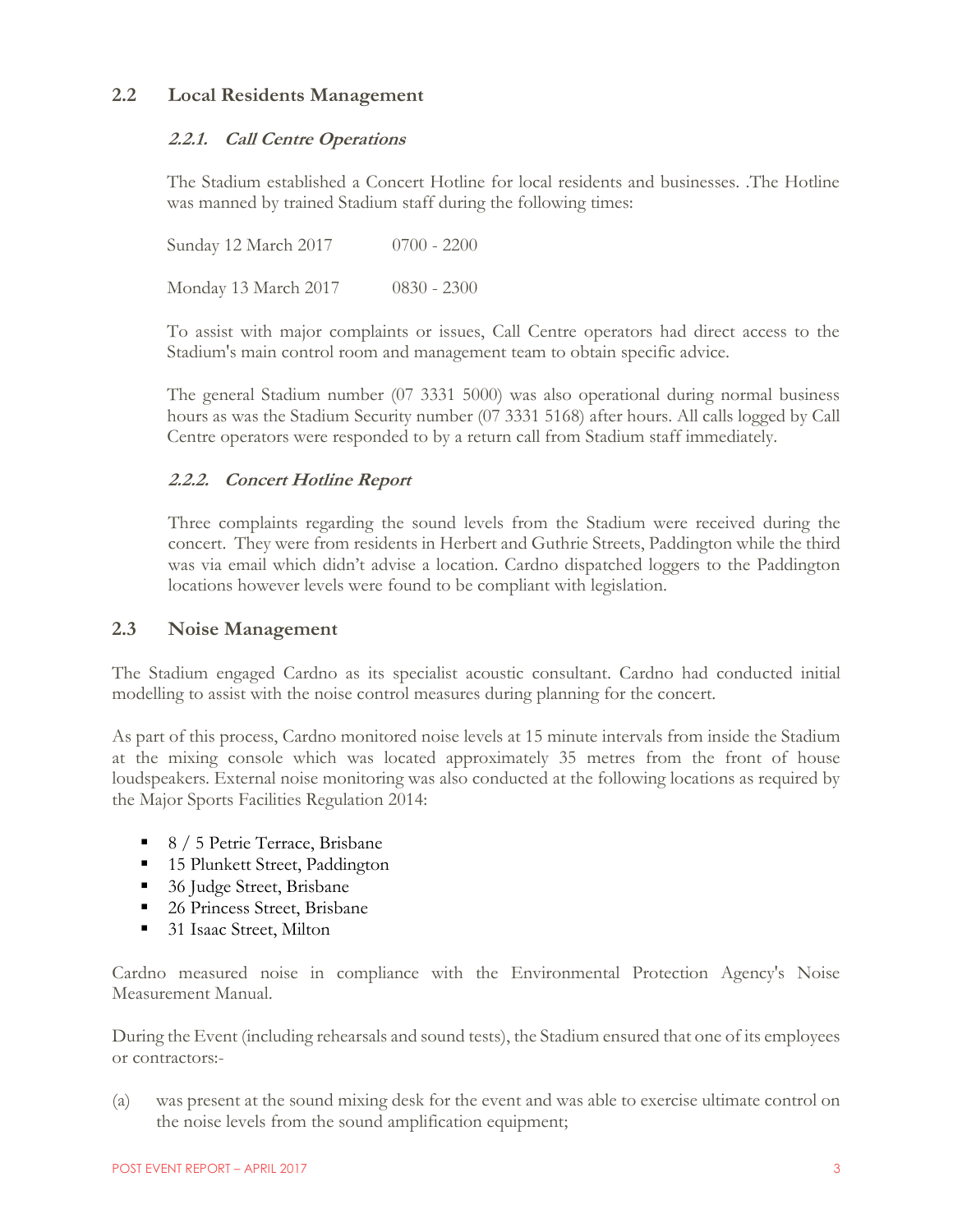- (b) could conduct and communicate with all of the acoustic consultants conducting the monitoring of the noise levels from the Event; and
- (c) was able to report sound levels to Stadium Management at all times

#### **2.4 Issues Management**

#### **2.4.1. Noise Levels**

Cardno reported that internally, the noise levels complied throughout the concert with the exception of one exceedance of 1dB(A) inside the Stadium. This occurred in the first 15 minutes of the main act and was highly influenced by crowd noise.

Externally, there was an exceedance at two monitoring locations within the same 15 minute period due to the extended period of fireworks associated with one song. This did not occur at the same time as the internal exceedance.

Cardno advised the moderate easterly breeze during the concert may have influenced the noise emissions from the Stadium to sound louder than usual at those locations.

#### **2.4.2. Limousine and Parking**

Limousine parking in Parkview and Mayneview Streets was monitored closely and in line with the usual arrangements for other major Stadium Events. Barriers and Security guards were placed at either end of Blaxland Street to ensure it was not used for drop-offs and pickups and Queensland Police were present in the street post event to control noise and patron behavior. Limousine take up for this event was very low.

273 parking infringement notices were issued at the event.

#### **2.4.3. Taxis**

Taxis were in high demand after the concert. Queues were managed by Taxi Council of Queensland and there were no reported issues or complaints.

The emergence of Uber and ride sharing has been an increasing concern/problem for the venue with additional vehicles trying to gain access to the precinct area. This will be an ongoing challenge and process to protect the integrity of the Traffic and Transport Plans which are designed to minimize traffic in the area for the benefit of local residents and the dispersement of patrons.

#### **2.4.4. Patron Behaviour Post Event**

The Suncorp Stadium Traffic Plan was implemented post-concert, ensuring patrons travelled safely to major transportation hubs and other destinations.

Queensland Police and Traffic Control officers were present during this period to monitor patron behavior and flow to surrounding areas. The Queensland Police also monitored local areas for one hour post-event and were on standby to be dispatched to locations should complaints arise.